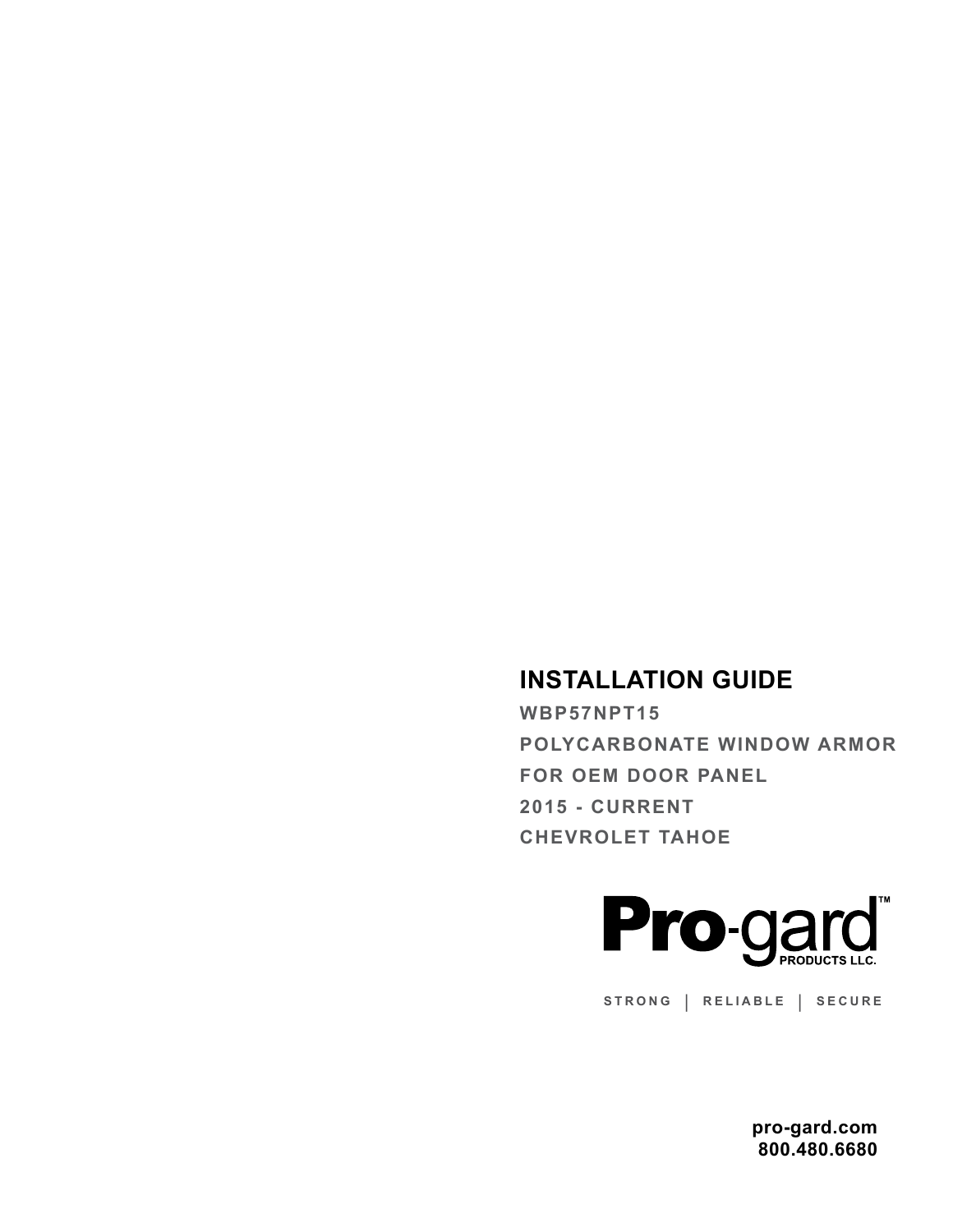#### THESE COMPONENTS ARE REQUIRED TO INSTALL THE PRO-GARD WINDOW ARMOR



WINDOW ARMOR WBP57NPT15

HARDWARE KIT

- **I. Refer to the diagram above to verify all parts were received.**
- **II. The following tools will be required to complete the installation:**
	- 1. 7/64" drill bit W/ driver 2. Drill with standard #2 Philips driver

### **III. Read all instructions carefully before starting the assembly process.**



*if using Pro-Gard ABS door panel use WBP57T15.*

#### **IV. Window Armor Installation**

A. Remove the OEM window trim that protects the top and sides of the window frame. Discard the trim.

NOTE: *It may be neccessary to drill a 7/64" pilot hole before using the supplied self-tapping screws.*

- B. From inside of the door place the window armor into the corresponding window opening.
- C. Slide the steel brackets into the door panel until the lower flange of the polycarbonate is resting on top of the OEM door panel.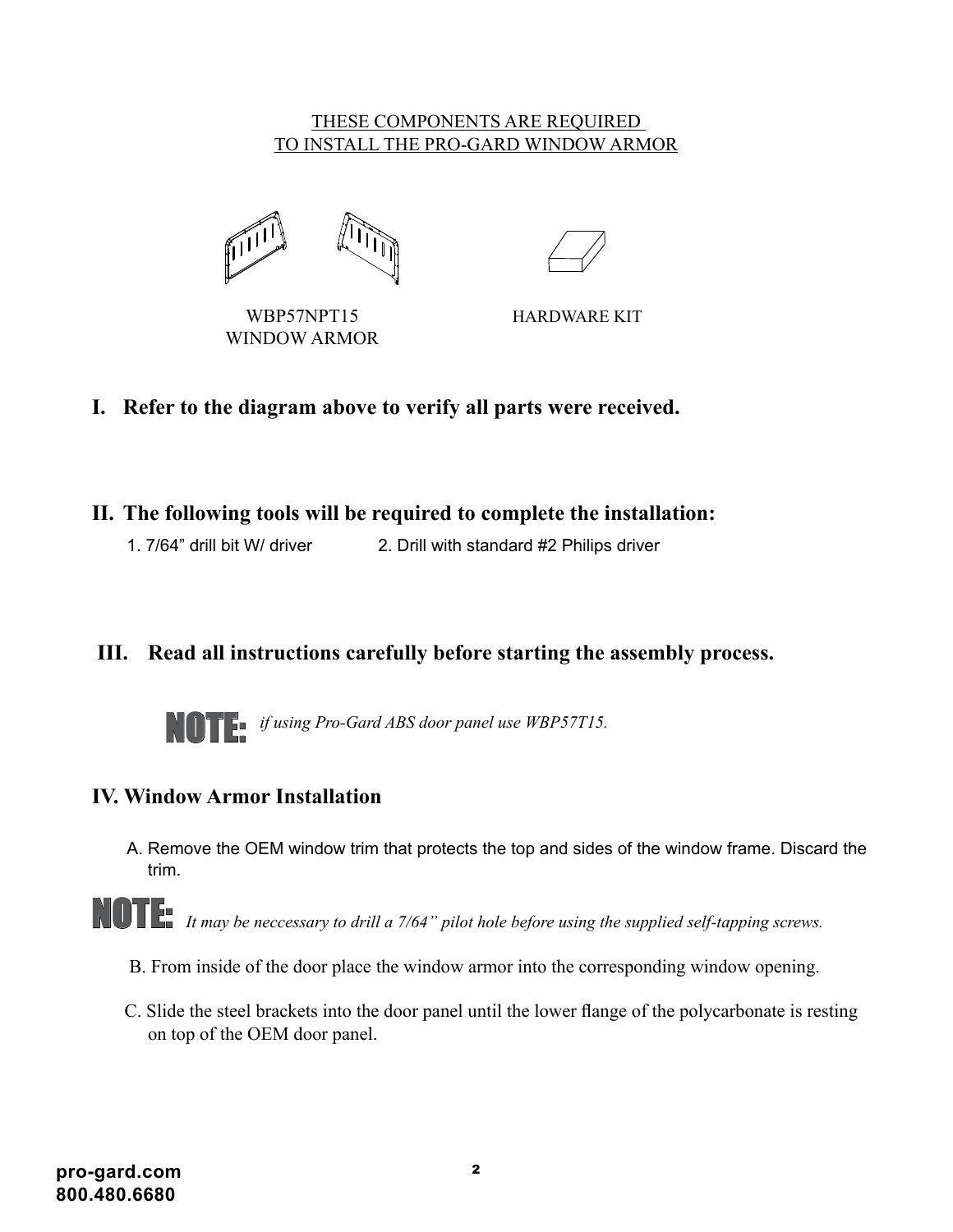- D. Center the outer window armor frame with the OEM sheet metal.
- E. Secure the window armor to the OEM sheet metal, using the provided 3X72 self-tapping screws.
- F. Repeat the process for the opposite side.

# **IV. Installation Complete**